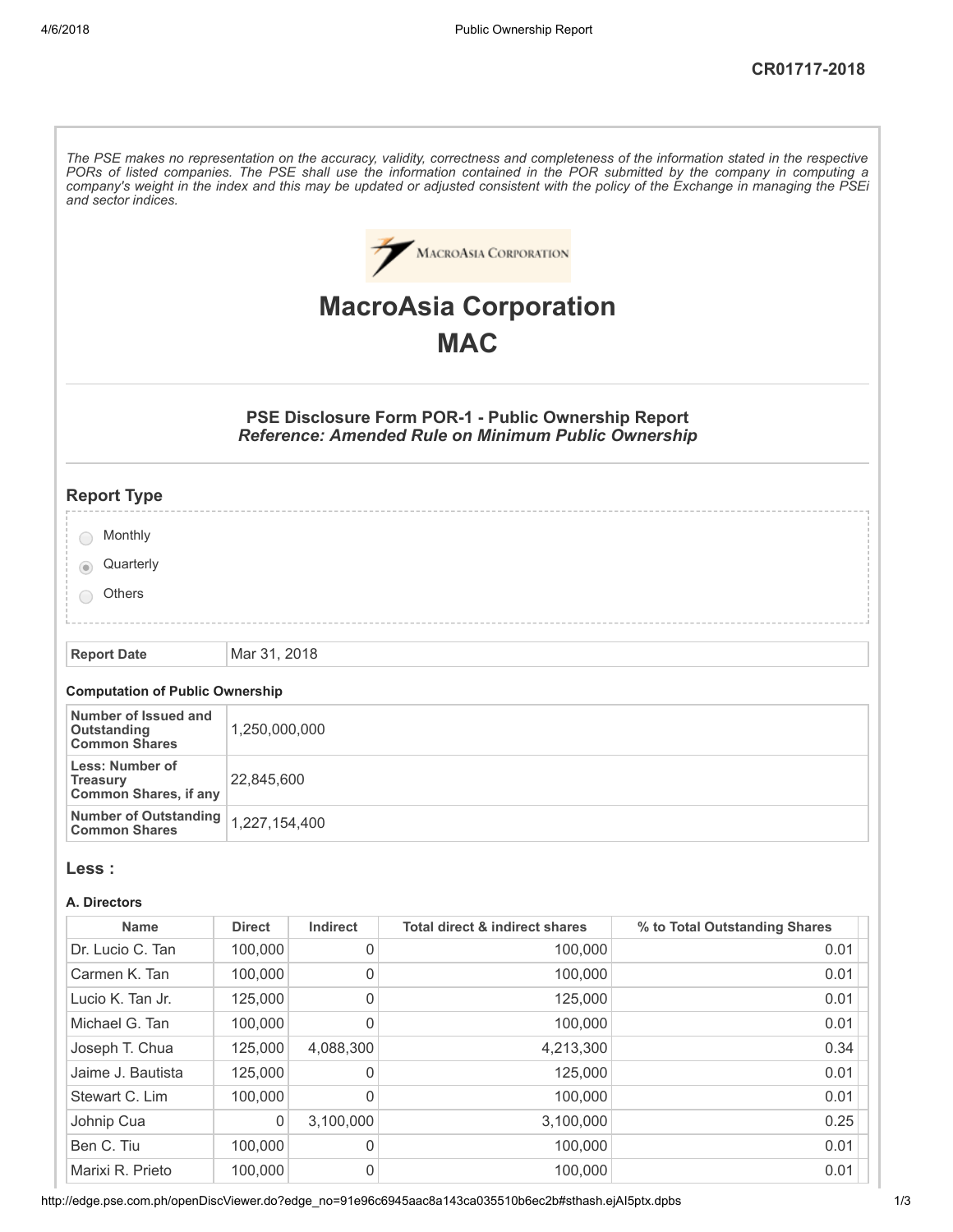4/6/2018 Public Ownership Report

|  |  | 5.000<br>Q7' | 188.300 | .300<br>16 <sup>o</sup> | J.C |
|--|--|--------------|---------|-------------------------|-----|
|--|--|--------------|---------|-------------------------|-----|

# B. Officers

| <b>Name</b>                     | <b>Direct</b> | Indirect          | Total direct & indirect shares | % to Total Outstanding Shares |
|---------------------------------|---------------|-------------------|--------------------------------|-------------------------------|
| Atty. Florentino M. Herrera III |               | 230,000 5.368.952 | 5.598.952                      | 0.46                          |
|                                 | 230,000       | 5,368,952         | 5,598,952                      | 0.46                          |

## C. Principal/Substantial Stockholders

| <b>Name</b> | <b>Direct</b> | Indirect | Total direct & indirect shares | % to Total Outstanding Shares |
|-------------|---------------|----------|--------------------------------|-------------------------------|
|             |               |          |                                |                               |
|             |               |          |                                |                               |

## D. Affiliates

| <b>Name</b>                           | <b>Direct</b> |   |             | Indirect Total direct & indirect shares \% to Total Outstanding Shares |
|---------------------------------------|---------------|---|-------------|------------------------------------------------------------------------|
| Baguio Gold Holdings Corp.            | 88,000,000    | 0 | 88,000,000  | 7.17                                                                   |
| Conway Equities, Inc.                 | 85,110,000    | 0 | 85,110,000  | 6.94                                                                   |
| Pan Asia Securities Corp.             | 35,580,000    | 0 | 35,580,000  | 2.9                                                                    |
| Solar Holdings Corp.                  | 59,000,000    | 0 | 59,000,000  | 4.81                                                                   |
| Dragonstar Management Corp            | 53,750,000    | 0 | 53,750,000  | 4.38                                                                   |
| Profound Holdings, Inc.               | 47,500,000    | 0 | 47,500,000  | 3.87                                                                   |
| Excel Ventures, Inc                   | 47,405,000    | 0 | 47,405,000  | 3.86                                                                   |
| <b>Bigearth Equities Corporation</b>  | 46,500,000    | 0 | 46,500,000  | 3.79                                                                   |
| Palomino Ventures, Inc.               | 28,900,000    | 0 | 28,900,000  | 2.36                                                                   |
| Primeline Realty, Inc                 | 25,000,000    | 0 | 25,000,000  | 2.04                                                                   |
| Artisan Merchandising Corp            | 25,000,000    | 0 | 25,000,000  | 2.04                                                                   |
| <b>Golden Path Realty Corporation</b> | 25,000,000    | 0 | 25,000,000  | 2.04                                                                   |
| Clipper 8 Realty & Development Corp   | 25,000,000    | 0 | 25,000,000  | 2.04                                                                   |
| Absolute Holdings & Equities, Inc     | 25,000,000    | 0 | 25,000,000  | 2.04                                                                   |
| Caravan Holdings Corporation          | 25,000,000    | 0 | 25,000,000  | 2.04                                                                   |
| <b>Quality Holdings Inc</b>           | 25,000,000    | 0 | 25,000,000  | 2.04                                                                   |
| Sunway Equities Inc                   | 22,370,000    | 0 | 22,370,000  | 1.82                                                                   |
| Infinity Equities Incorporated        | 22,000,000    | 0 | 22,000,000  | 1.79                                                                   |
| <b>Bestview Development Corp</b>      | 22,000,000    | 0 | 22,000,000  | 1.79                                                                   |
| <b>Basic Options Inc</b>              | 22,000,000    | 0 | 22,000,000  | 1.79                                                                   |
| <b>Winsor Merchandising Corp</b>      | 22,000,000    | 0 | 22,000,000  | 1.79                                                                   |
| Prima Equities & Investments Corp     | 22,000,000    | 0 | 22,000,000  | 1.79                                                                   |
| Legacy Holdings Inc                   | 22,000,000    | 0 | 22,000,000  | 1.79                                                                   |
| Kinston Realty & Development Corp     | 22,000,000    | 0 | 22,000,000  | 1.79                                                                   |
| <b>Wonderoad Corporation</b>          | 12,500,000    | 0 | 12,500,000  | 1.02                                                                   |
|                                       | 855,615,000   | 0 | 855,615,000 | 69.73                                                                  |

# E. Government

| <b>Name</b> | <b>Direct</b> | Indirect | Total direct & indirect shares | % to Total Outstanding Shares |
|-------------|---------------|----------|--------------------------------|-------------------------------|
|             |               |          |                                |                               |
|             |               |          |                                |                               |

## F. Banks

| <b>Name</b> | <b>Direct</b> | Indirect | Total direct & indirect shares | % to Total Outstanding Shares |  |
|-------------|---------------|----------|--------------------------------|-------------------------------|--|
|             |               |          |                                |                               |  |